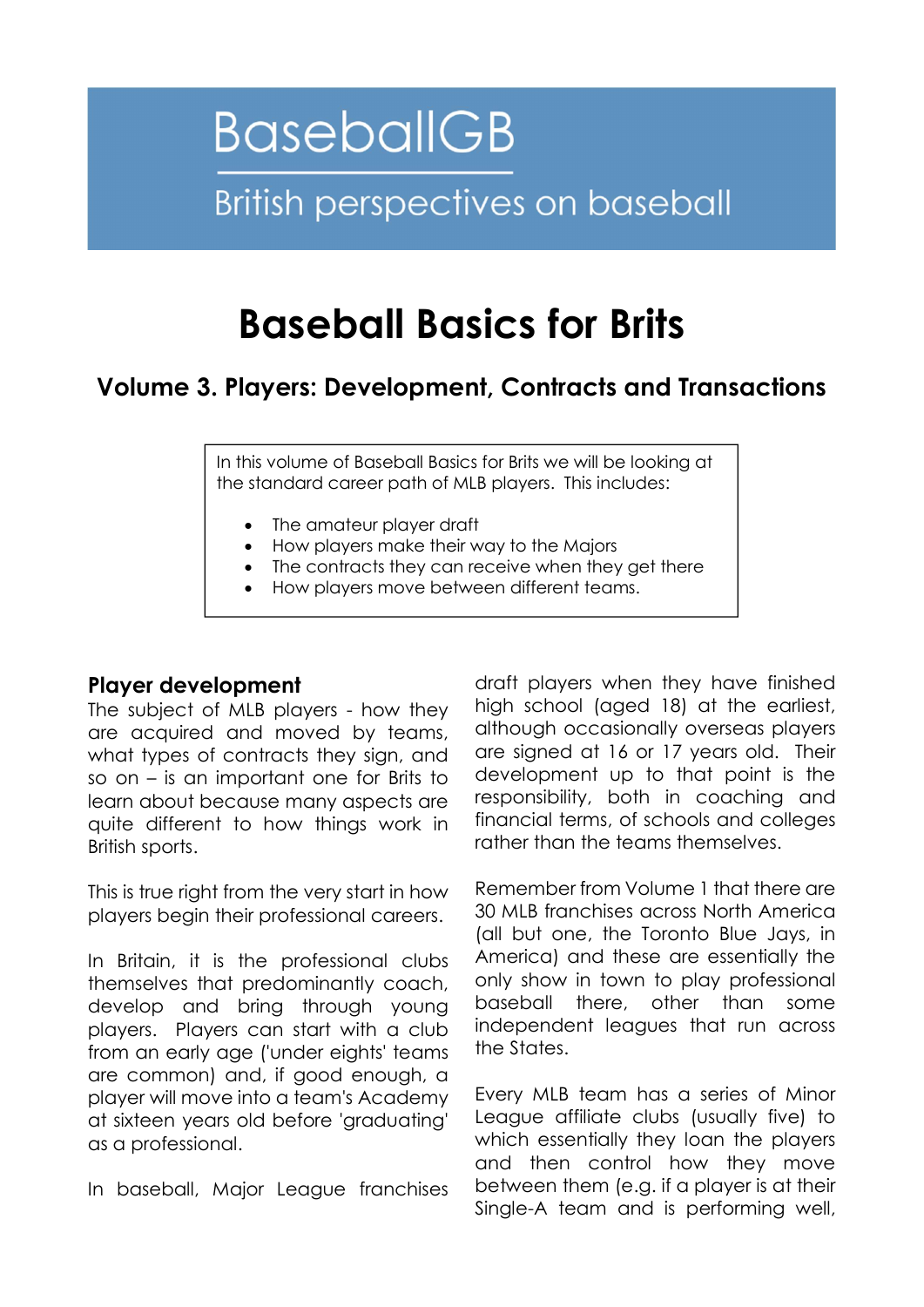the parent MLB club may decide to reassign them to their affiliated club in the next level up, Double-A, and neither affiliate gets a say in the matter).

# The Amateur draft

Most players enter the ranks of professional baseball via the amateur player draft, which takes place in June each year.

The draft is open to players in America, Canada or an American territory who have just graduated from high school, or college players once they have reached 21 years old (players at junior or community colleges, somewhat equivalent to sixth form/colleges in Britain, can be drafted at any age).

The draft includes 50 rounds and the general order in which teams pick in each round is determined by the final standings from the previous season. The team with the worst regular season record picks first, the team with the best record goes last (pick number 30). This order can change in the first couple of rounds. If a team loses one of the better players in the game via free agency, they will receive a draft pick as compensation from the team that signed the player.

The players don't really get a say in who they are drafted by. Once a team picks a player they still have to agree a signing bonus with them, so some players can make it clear they are looking for a significant sum and end up falling to a richer team as a result.

However, if a player doesn't come to an agreement with the team he is drafted by, he cannot simply go and negotiate with another team instead. He has to wait another year for the next draft to come along.

If a player is drafted out of high school, he has more leverage in the negotiations because he can opt to go to college instead of signing with the team. Although a team that 'loses' a player in this way will receive an extra pick in the following year's draft, teams try to avoid this situation if at all possible.

Ultimately the decision to sign out of high school or go to college instead will depend on each individual case.

Some simply don't want to carry on in the education system and want to focus on baseball full-time at 18 years of age. It's generally considered that dedicating yourself in this way alongside all the support (coaching, playing opportunities etc) a professional organization brings is the best way to develop.

However, others will want to go to college for more than sporting reasons. Additionally, some players develop at different rates and signing at 18 would be selling themselves short.

That's what happened to pitcher Stephen Strasburg. By his own admission, he wasn't ready to be drafted out of high school, being overweight and needing to mature both on and off the field. After his time in college, he was one of the most talked about prospects in recent memory and was selected with the first pick of the 2009 draft by the Washington Nationals. They gave him a record-breaking \$15.1m contract.

Since this point, a new system has been introduced that is designed to limit how much each team can spend on draft bonuses.

MLB teams now are given a 'bonus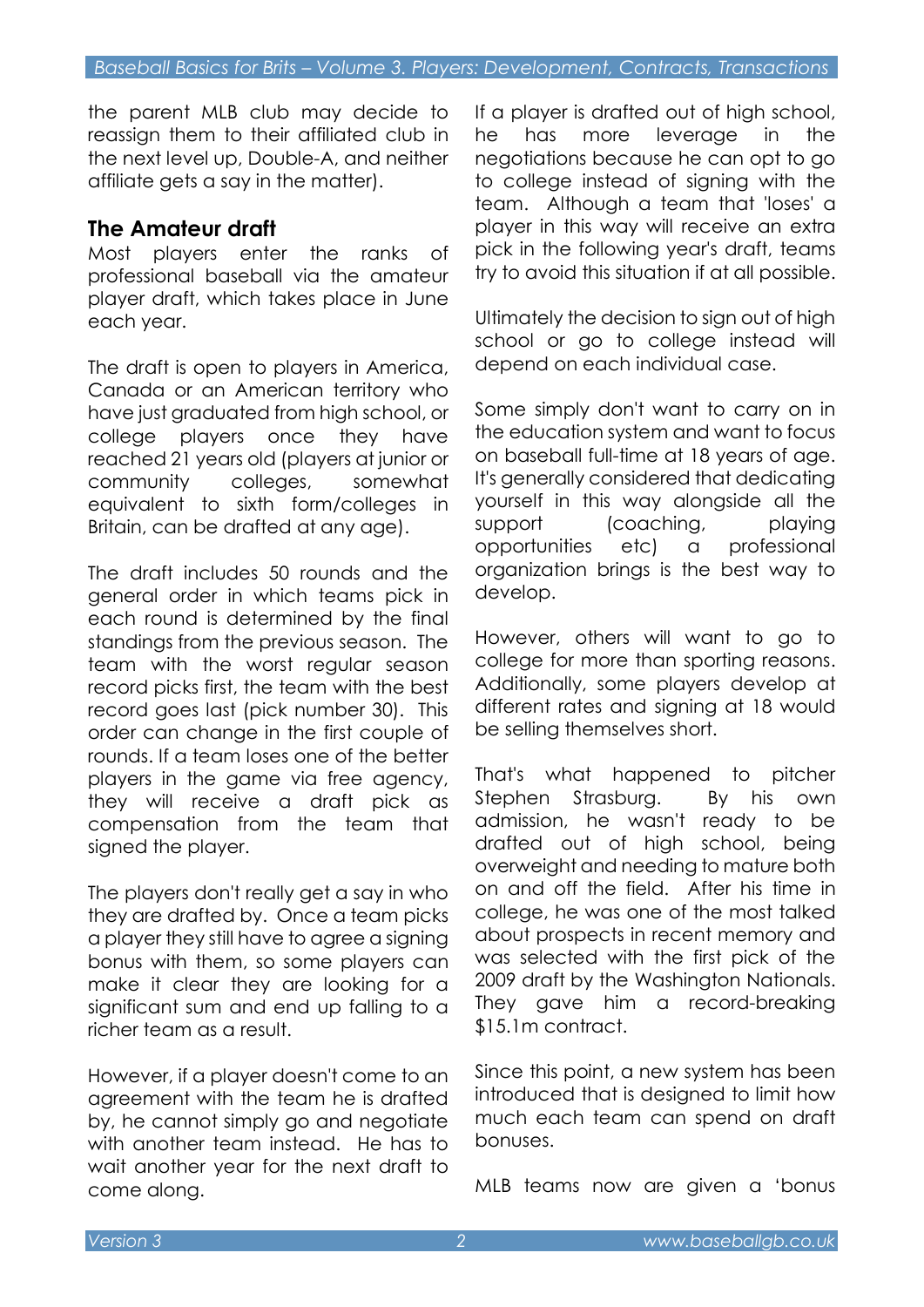pool" to spend on their drafted players. There are guide prices set for the different picks across the first 10 rounds and a team's bonus pool is based on the number and type of selections they have that year. Teams are penalised for exceeding their bonus pool in the form of a tax and the potential to lose firstround picks in the following season.

In 2016, the Philadelphia Phillies have the first selection due to having the worst record in 2015 (63-99), however their bonus pool of \$13.4m is slightly less than that of the second-picking team the Cincinnati Reds' (\$13.9m), in part due to them having an additional Competitive Balance pick. For comparison, the Chicago Cubs will have the lowest bonus pool of just over \$2.24m.

Players signed in the first round can expect a draft bonus of between \$1m and \$2m, with the very top picks getting even more.

# International players

Players from other countries that were not resident and educated in North America generally are not currently subject to the draft and are free to negotiate with all teams; however plans are afoot introduce an international draft in the coming years.

The most notable country that supplies players in this way is Cuba. This is a baseball hotbed, but the political regime in the country doesn't allow players to make their way over to the States. Cubans have to defect, often in secret escapes leaving behind family members in the knowledge that they will not be allowed back into the country.

Some players are signed out of Europe. The current record signing bonus for a European youngster is \$800k. This was the sum paid by the Minnesota Twins to 16 year old German outfielder Max Kepler-Rozycki in 2009. He made his Major League debut for the Twins at the end of the 2015 season.

#### Japanese players

Players from Japan deserve their own section as there are specific rules that apply in their case.

A Japanese player cannot move to MLB as a free agent until he has played for nine years in the Japanese Nippon Professional Baseball (NPB) competition. They can only move to MLB before this if their Japanese team agrees to put him through the 'posting' process over the offseason. MLB teams have four days to submit a blind bid as part of an auction and if the Japanese team finds the highest bid acceptable, the player then has 30 days to negotiate a contract with the MLB team.

It's often not a great system for the player. Not only does the player have just one team to negotiate with, by this point the team has already allocated several million dollars to win the rights to the negotiations. Much as the player and his agent wants them not to, they will consider this expense when it comes to deciding how much they are prepared to offer the player in his contract (all of the posting fee goes to the Japanese team). Consequently only a few players go through the posting process each year.

A similar 'posting fee' system also exists for players in the Korean Baseball League.

# Moving through the minors

A player's development from draftee to Major Leaguer will be different for each individual. In fact the majority of players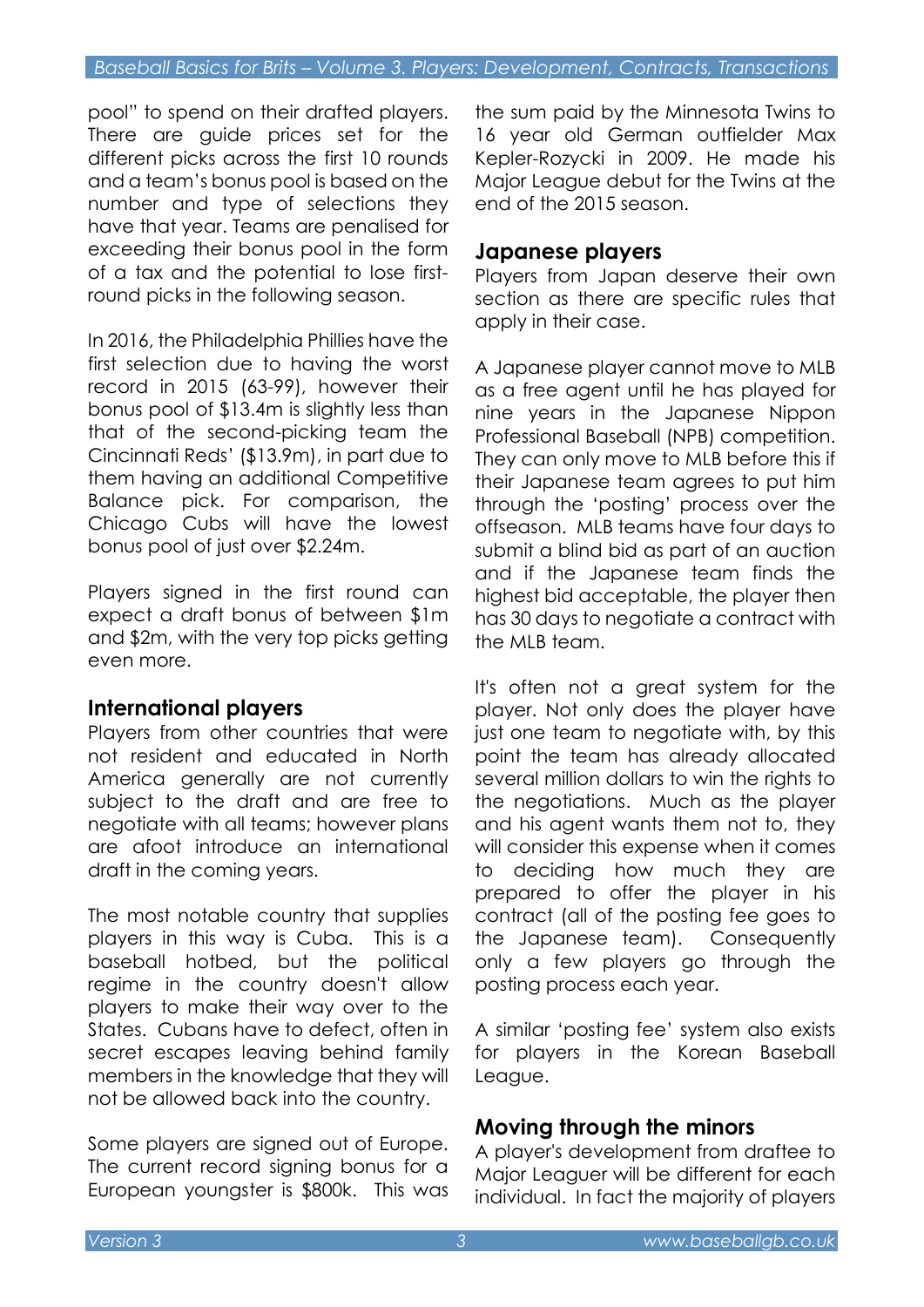that are drafted never make it to the Majors, such is the standard required. Most will spend two to four years developing their game in the minors, progressing through the different levels, before getting the call. Occasionally a player can make it within a year or so.

Factors that can play a part include ability, work ethic, injuries slowing down progress, and the player's age when they were signed. A player signed straight out of high school may need more development years in the minors than a player who has spent an extra 3 or 4 years playing college baseball, for example.

Salaries within the minors are much lower than even the Major League minimum and are negotiated on an individual basis, other than for first-year players whose salary is set by the MLB Commissioner's Office. Indeed, a federal lawsuit was filed in 2014 aimed at increasing salaries based on the claim that the Major League teams in control of the Minors were deliberately supressing salaries (the lawsuit it still ongoing). Additionally, players only get paid during the season.

As a rough guide, players in Single A (the main lowest level) receive \$1010 per month, \$1550 in Double A and \$2150 in Triple A (the highest minor league level). On top of these salaries, players get \$20 meal money per day.

# **Contracts**

There are two fundamental points relating to MLB contracts that you need to know. The first is that every player that enters MLB via the amateur draft gets covered by the same standard contractual rights. The second is that those contract terms sit with the player

and regardless of how they move between teams, the contractual rights simply move with them rather than a new contract being agreed.

When a player is drafted, he is under contract for seven minor league seasons. During that time by and large he can be moved between teams (different affiliate clubs of the same MLB team, or moving to another MLB organisation and being assigned to one of their affiliate teams etc) without any say-so on his part. The compromise there is that the underlying contract stays the same.

# Major League contracts

When a player gets promoted to the Major Leagues, he is then under contract for six full MLB seasons before he becomes a free agent. His contract may be cancelled or extended during this time for various reasons.

In the first year, players receive the minimum salary as set by MLB (\$507,500) in 2016, equivalent to £356k, March 2016). For the next two years, most players receive a salary close to, if not a little higher, than the minimum salary set for those years.

During the final three years, a player is said to be **arbitration eligible**. This means that each year the team and the player will negotiate a one-year contract. If they cannot come to an agreement on the salary, an arbitration hearing is held where each side will put forward their case. The arbitration panel will choose one of the two figures on the table (they cannot just split the difference between the two offers) and their decision is final.

At the end of these six years, the player becomes a free agent and is able to sign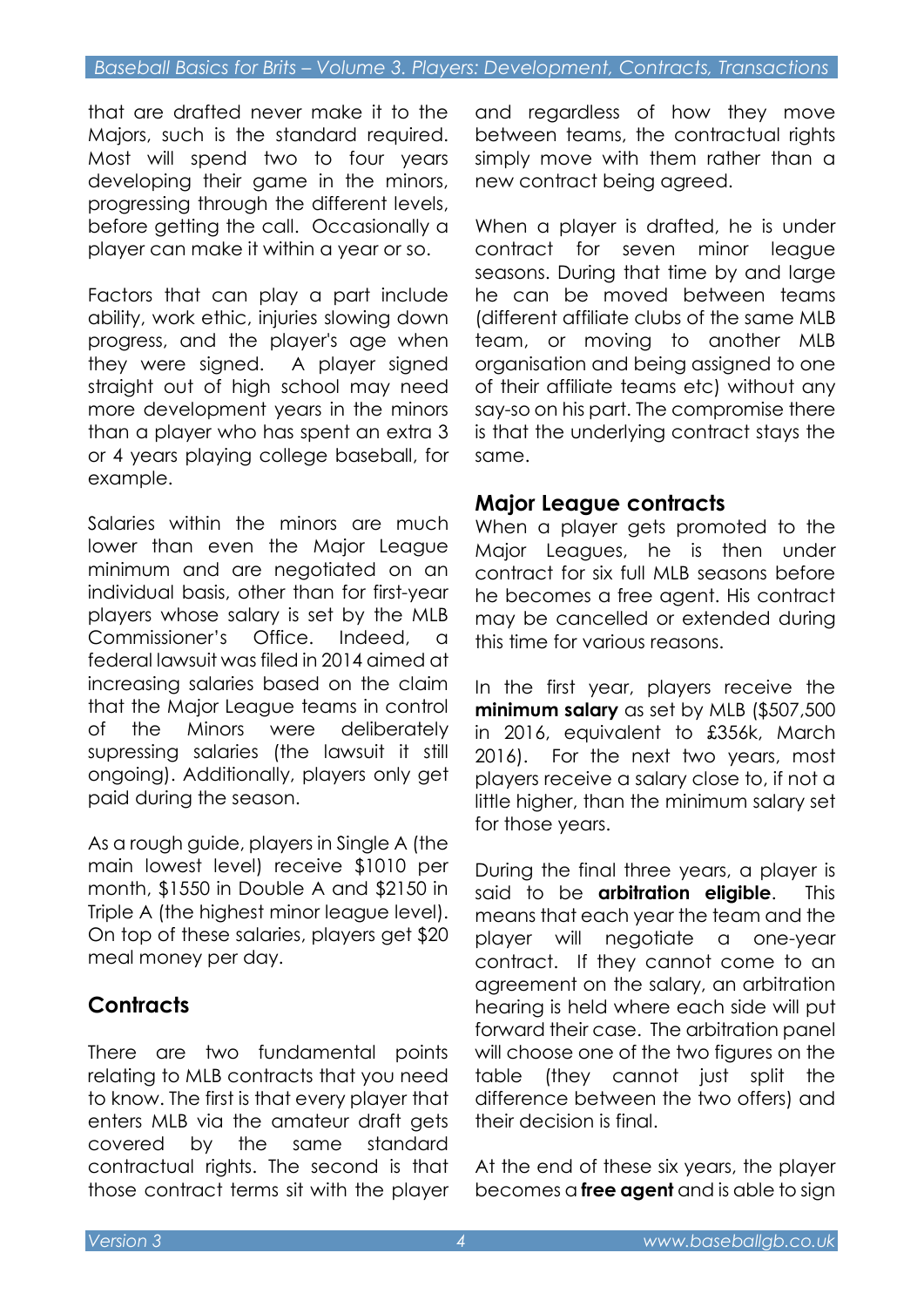for any team they like (the equivalent of a 'Bosman' free transfer in football). This is the stage at which players can command lucrative multi-year contracts worth millions of dollars and is also the first time in which they get a chance to decide which team they will play for.

The player once again becomes a free agent when each subsequent contract he signs runs out, or at a point when he can opt-out of the contract.

# Exceptions

Some players will reach arbitration at the end of their second year. They are known as **Super 2** players and it means the very top young players can earn a slightly higher salary than the relatively modest sum they would get otherwise.

The process of arbitration can be disruptive for both the club (who don't know how much they will have to pay the player year-on-year) and the player (who, via his agent, has to go through the hassle – particularly the media interest - of agreeing a new deal each year).

Consequently, teams and the betterperforming players will often look to agree a multi-year contract to cover some or all of the arbitration years, and even sometimes to delay that player's free agency. In those cases, a player understandably will be expecting a good payday if it means giving up his right to negotiate with every other team by a few years.

# Case Study: Jason Heyward

As an example, let's look at outfielder Jason Heyward's career earnings so far. He signed a \$1.7m draft bonus with the Atlanta Braves in 2007 and then made his MLB debut in 2010. As noted, once

up in the Majors, he was under contract for six years before he could become a free agent.

Over his first three seasons, Heyward earned either the MLB minimum or a bit more than this, namely: 2010 - \$400k, 2011 - \$496,500, 2012 - \$565k.

Heyward's salary was 'arbitration eligible' for the first time in his fourth season and, because he had become a very good player over those first three seasons, his salary jumped to \$3.65m.

Prior to his fifth season, Heyward and his then team the Atlanta Braves agreed a two-year contract to cover his remaining two arbitration years under contract, amounting to \$4.5m in 2014 and \$7.8m in 2015 (that became \$8.3m with bonuses added).

Prior to Heyward's final season under his initial 6-year period, the Atlanta Braves traded him to the St Louis Cardinals. Atlanta decided that they would be unable to afford to sign Heyward to a longer-term contract to avoid him becoming a free agent and therefore traded him for some other players, rather than see him walk away at the end of the season. This happens quite frequently in MLB.

Once Heyward completed his 2015 season with the Cardinals, his initial 6 year contract period expired and he became a free agent, able to negotiate with any team. In this situation, the team doesn't pay any transfer fee to sign the player, but does normally forfeit an amateur draft pick.

Heyward ended up signing an eightyear contract with the Chicago Cubs that is worth a total of \$184m. With the way the contract is structured, Heyward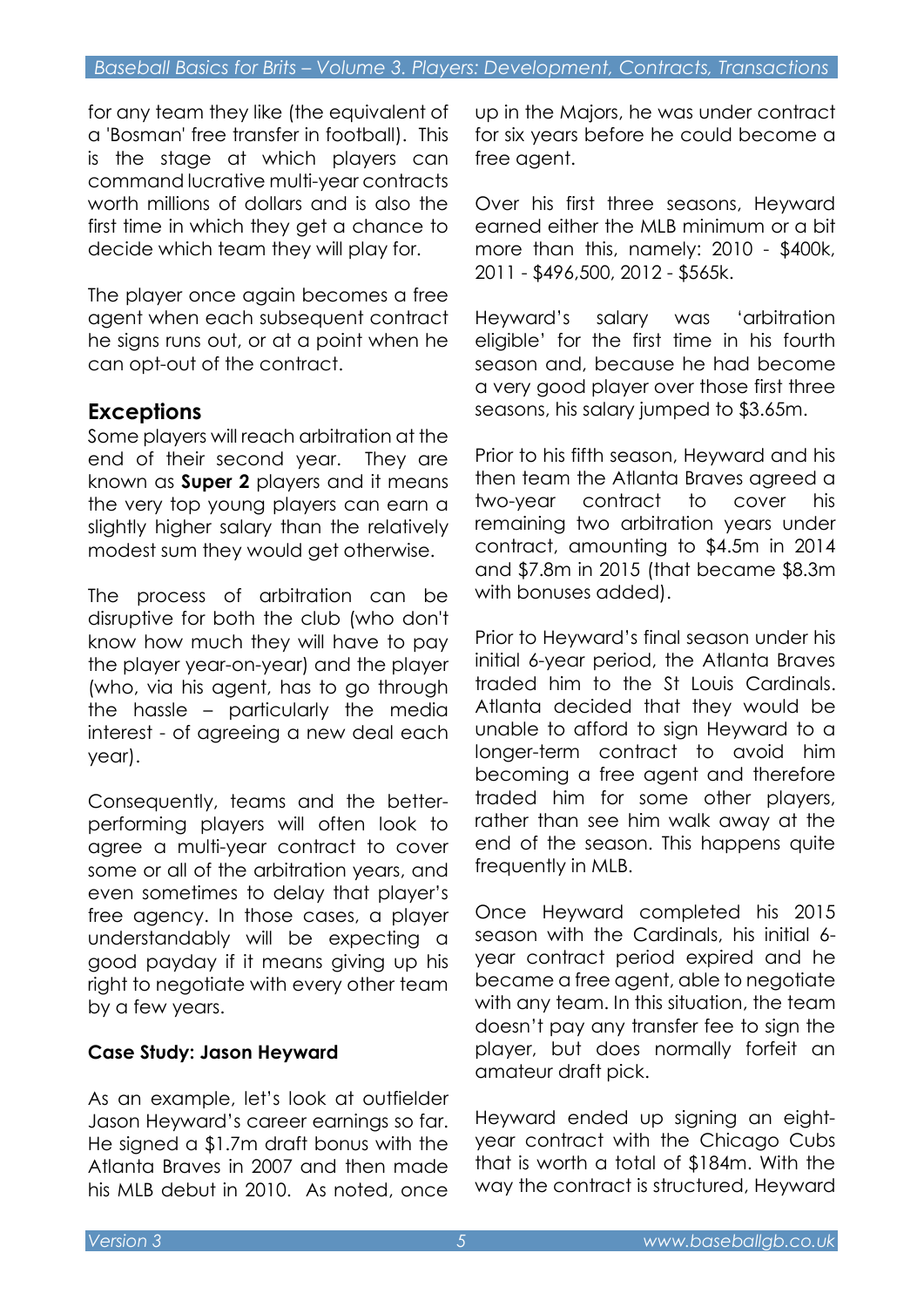will earn \$15m in 2016 (nearly double his 2015 salary) and then will earn around \$21m every year for the next seven.

That may sound a wonderful position to be in already, but the other key thing about Heyward's contract is that he can opt-out of it (i.e. tear it up and become a free agent again) after three years.

You'd be forgiven for reacting to that by thinking he would be mad to do this; however Heyward made his MLB debut at 20 years old, a young age in baseball.

In three years (the end of the 2018 season) he will still be only 29 years old, so if he performs well before then he will probably be able to get a longer and more lucrative contract than the 5 years and \$106m that will be remaining on his existing deal. And, of course, if he doesn't play well during those first three years, he can just stay where he is on his original, very well-remunerated contract.

Over the past year or so, such opt-outs have become more common among the elite free agents. Business is booming in baseball and salaries keep rising, so negotiating the opportunity to become a free agent again a few years down the line makes sense.

There are fewer advantages for the team as they are taking on most of the risk – they are stuck paying the player if he performs poorly, but could see him walk away if he performs well – so it's only the elite talent that are likely to have the bargaining power to get a team to agree to this.

# **Trades**

One of the biggest differences between MLB and British sports is the way in which players are traded, rather than bought or loaned.

In many cases, the players involved get no say in whether they want to be traded, never mind where to. A player can be part of a division-leading club on the east coast one day and then find himself playing for a west coast team at the bottom of the standings on the next.

The crucial point is that the player will not lose out financially: his existing contract will simply be carried over and honoured by his new team. The Players union understandably would not accept the idea of a player having his salary slashed when being traded without his consent. So that is how things stand: the contract stays the same regardless of who is paying it.

As an off-shoot, players do not agitate to move to a new team simply to earn more money, as is the case in Britain where a transfer means a new contract for the player (and a slice of the transfer fee as well).

In fact it is often the other way around: a team may try to trade a player part-way through a multi-year deal because they can no longer afford (or want) to pay the salary remaining on the contract. If the contract is particularly burdensome (in length and dollars), a team can face difficulties in agreeing a trade for the player and they may have to agree to pay part of the salary remaining on the contract.

They may also have their hands tied in regards to who they can trade the player to. When a player is a free agent, they can use their bargaining position to insert **no-trade clauses** into their contracts (this can also happen when a player agrees a deal to cover their arbitration years). Occasionally these